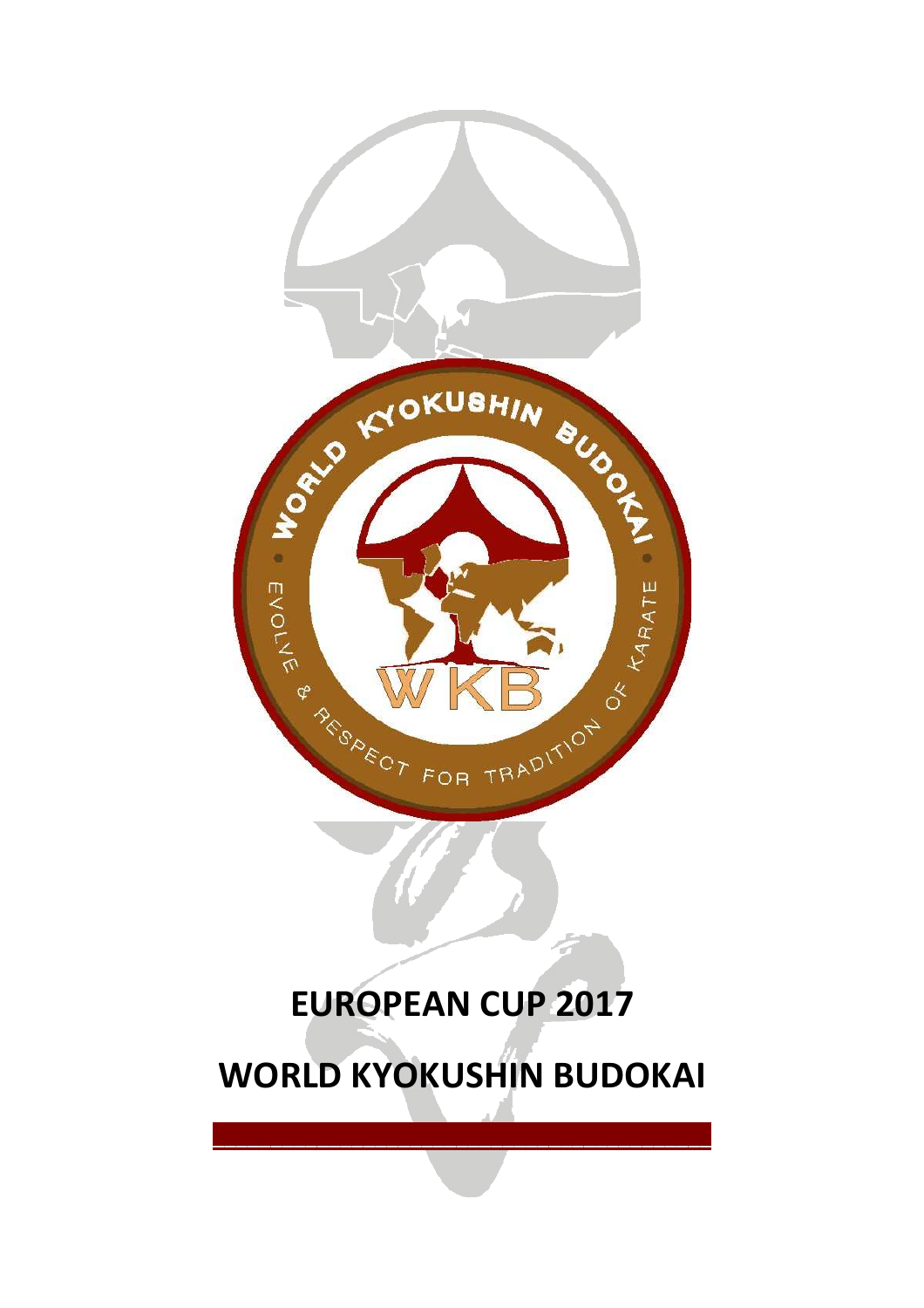

# \_TABLE OF CONTENTS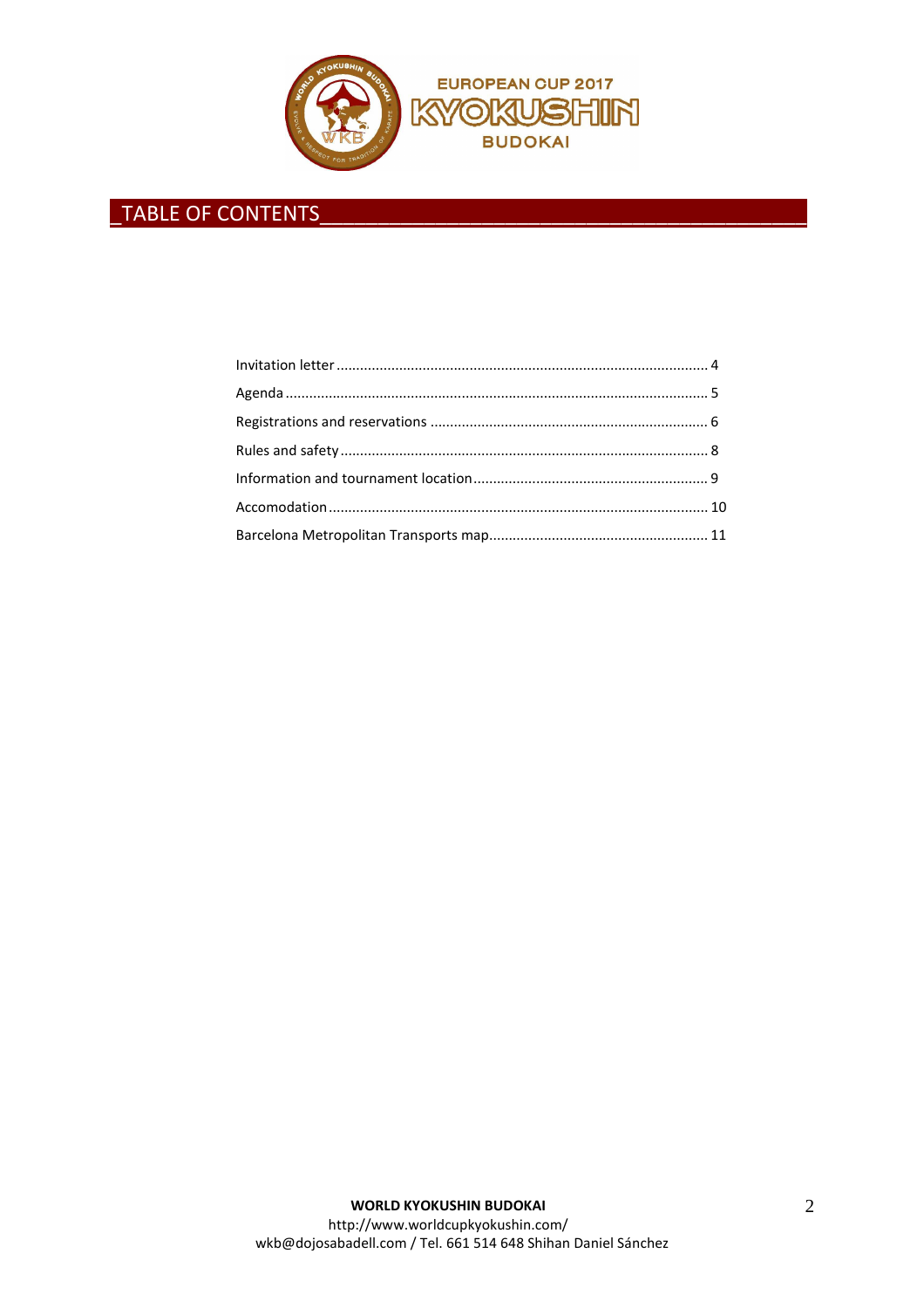

# INVITATION LETTER

Dear Hanshi, Shihan, Sensei, Sempai,

It is a pleasure for us to invite you to participate to the European Cup 2017 organized by World Kyokushin Budokai which would take place the **8th of April of 2017** in the sport center "Poliderportivo Marina Besòs" located in Sant Adrià del Besòs, in **Barcelona** (Catalonia, Spain).

For this reason and knowing your sport spirit of cooperation and participation, we count with the presence of your Organization or Dojo.

Thanks in advanced for your respect for this important event of our organization WKB.

With kind regards,

Osu!

Shihan Daniel Sánchez Branch Chief WKB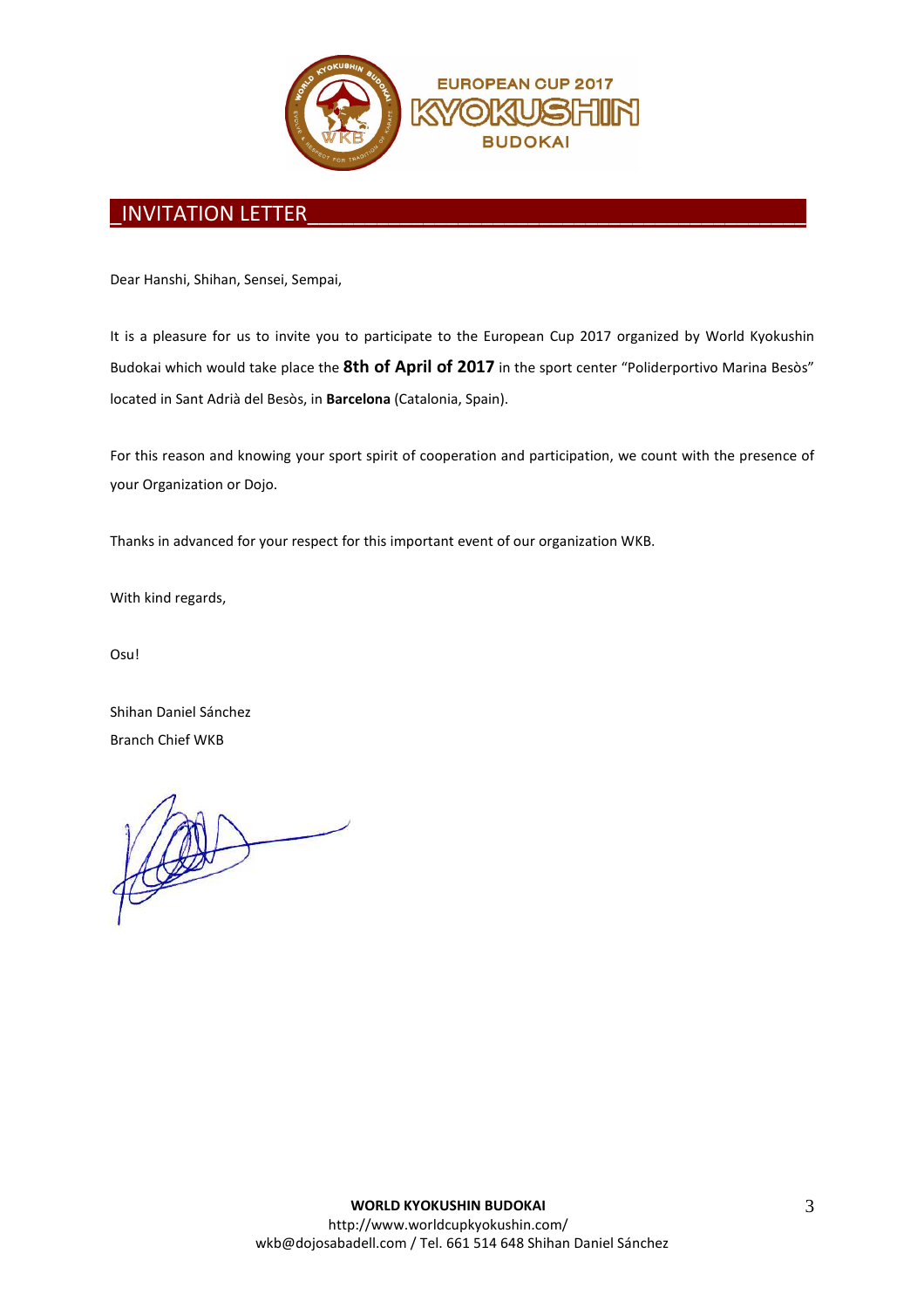

# \_AGENDA\_\_\_\_\_\_\_\_\_\_\_\_\_\_\_\_\_\_\_\_\_\_\_\_\_\_\_\_\_\_\_\_\_\_\_\_\_\_\_\_\_\_\_\_\_\_\_\_\_\_\_\_

#### **FRIDAY**

#### **18:00**

REGISTRATION and WEIGHTING All competitors in the recommended hotel

#### **SATURDAY**

#### **09:00**

PARADE of competitors and referees HANSHI PEDRO ROIZ SPEACH, WKB president

#### **10:00**

JUVENILE TOURNAMENT (12-13 years) CADET TOURNAMENT (14-15 years) JUNIOR TOURNAMENT (16-17 years) SENIOR TOURNAMENT (+18 AÑOS)

- KATAS Preliminaries
- KUMITE Preliminaries

#### **13:30**

BREAK and LUNCH

**15:30** 

SENIOR TOURNAMENT

- KATAS Semifinals and finals
- KUMITE Semifinals and finals

#### **19:30**

AWARDS CEREMONY FOR ALL CATEGORIES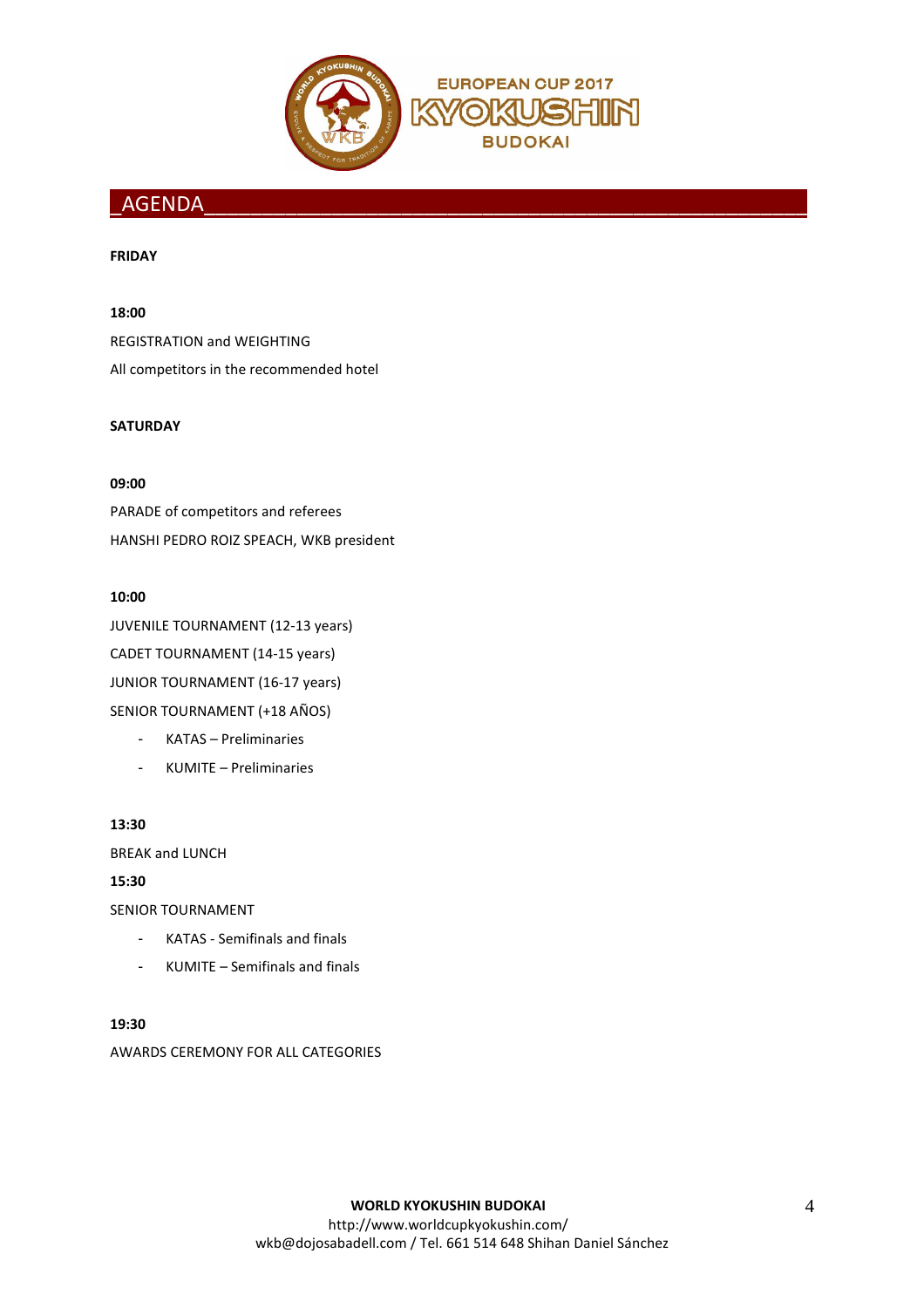

# REGISTRATION and RESEREVATIONS

#### **REGISTRATIONS**

**The registration fee to participate in the championship, for each competitor is:** 

- **Katas: 35 €.**
- **Kumite: 35 €.**
- **Katas and Kumite: 45 €.**

The **pre-registration** will be done via e-mail to wkb@dojosabadell.com, until the **10th of March of 2017** as maximum.

The payment can be done by money income on the bank account from below, or by cash during the weighting.

 $\boxtimes$ For: wkb@dojosabadell.com Subject: **INSCRIPCIÓN EUROPEAN CUP WKB** Message: **NAME and SURNAMES, DOJO and ORGANIZATION**  *Xxx Xxxxxx Xxxxxxxx* **DNI/ID CARD NUMBER or PASSPORT** *X-xxxxxxxx-X* **PAYMENT**  *(Write only the payment option selected, delete the other option)*  A) By cash during the weighting. B) Attach the receipt of the money income or transfer of *XX* € (35€/registration) to the bank account:: IBAN: ES42 0081 0433 5100 0113 3415 / BIC: BSAB ESBB On the payment reference it has to appear the following information: NAME SURNAME and NUMBER OF REGISTRATIONS (*Example: RUT BLAZQUEZ 20 REGISTRATIONS*) **ATTACH REGISTRATION FORM and COMPETITOR'S RESPONSABILITY LETTER / PARENTAL AUTHORIZATION**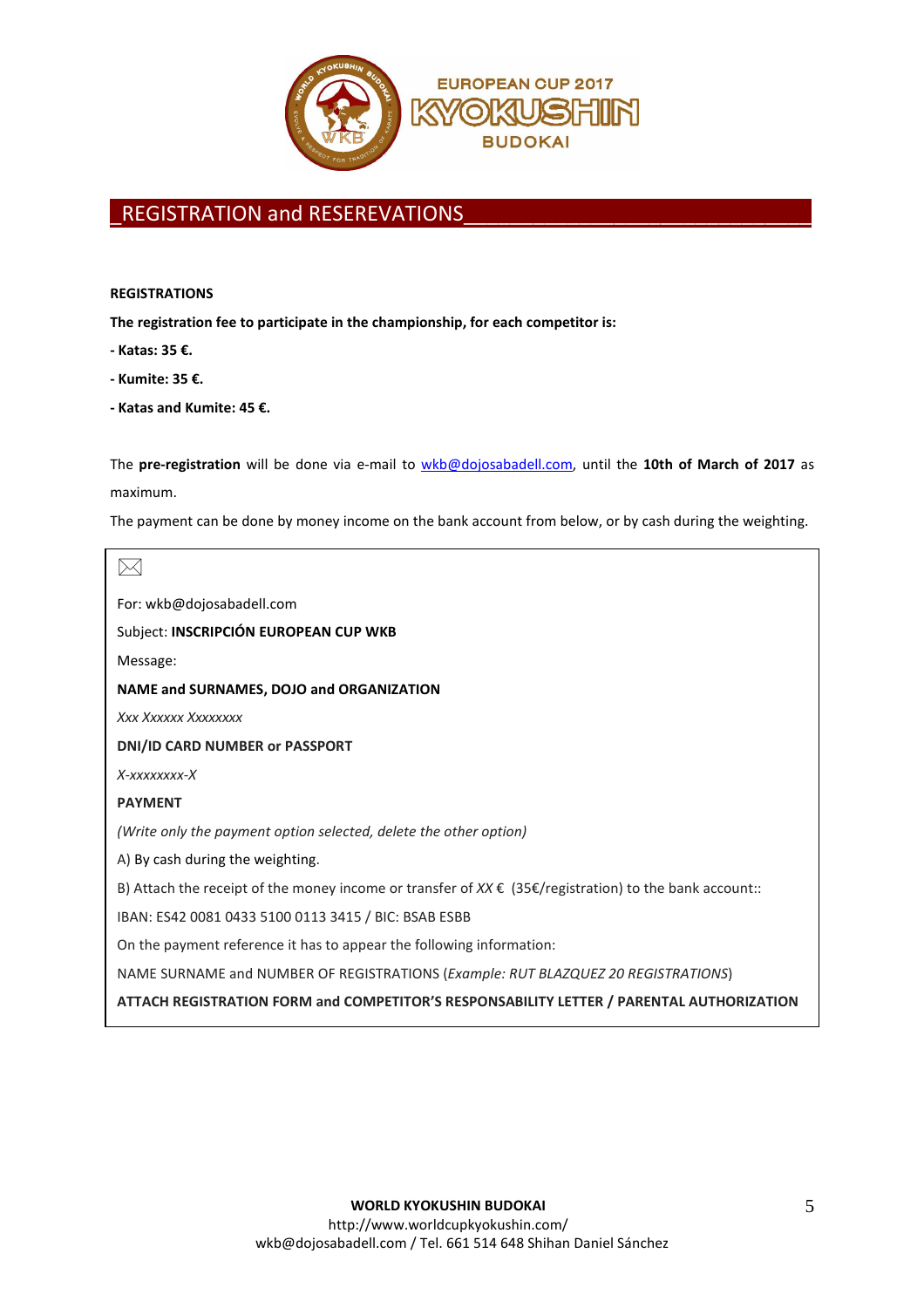

#### **TICKETS**

The cost of the **ticket** is **12 €** in the ticket office.

The cost of the **anticipated ticket** is **12 €** (sending attached e-mail, filling the *XXX* fields and also attaching the payment receipt to wkb@dojosabadell.com before the **5 th of April of 2017** as maximum).

#### $\boxtimes$

For: wkb@dojosabadell.com

Subject: **ANTICIPATED TICKET**

Message:

#### **NAME and SURNAMES, DOJO and ORGANIZATION**

*Xxx Xxxxxx Xxxxxxxx*

**DNI/ID CARD NUMBER or PASSPORT**

*X-xxxxxxxx-X* 

#### **NUMBER OF TICKETS**

I would like to book *XX* anticipated tickets for the European Cup 2017 WKB.

#### **PAYMENT**

Attach the receipt of the money income or transfer of *XX* € (12€/ticket) to the bank account:

IBAN: ES42 0081 0433 5100 0113 3415 / BIC: BSAB ESBB

On the payment reference it has to appear the following information:

NAME SURNAME and NUMBER OF TICKETS (*Example: RUT BLAZQUEZ 20 TICKETS*)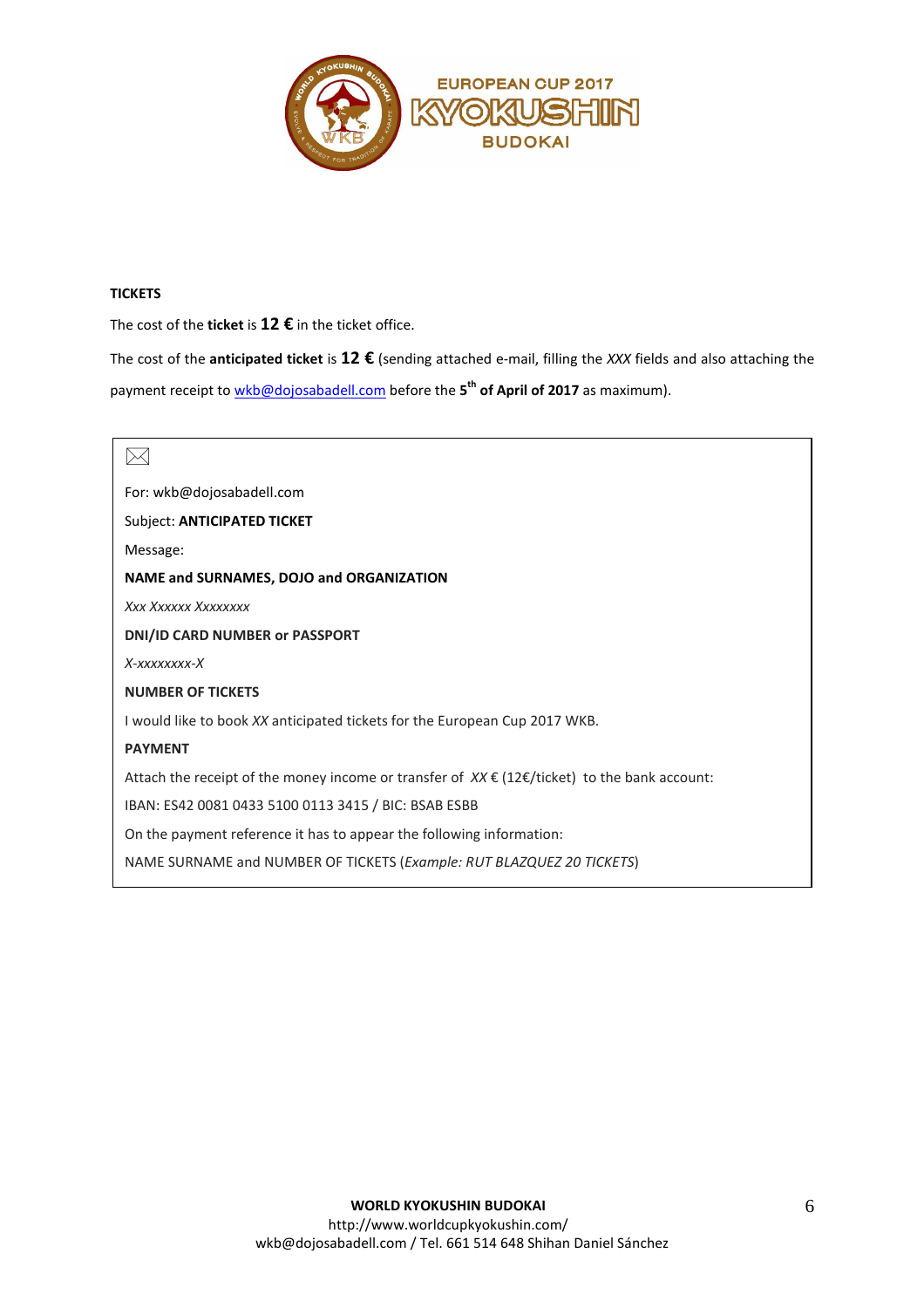

#### **SAYONARA PARTY**

The cost of the party at the end of the Tournament, **Sayonara Party**, is **35 €**.

The dinner-buffet and the party will take place in the **Hotel Barcelona Princess\*\*\*\***.

Is mandatory **to book** a seat, sending the following e-mail attached to wkb@dojosabadell.com before the **5 th of April of 2017** as maximum.

The payment can be done by money income on the bank account from below, or by cash during the weighting.

| For: wkb@dojosabadell.com                                                                                                |
|--------------------------------------------------------------------------------------------------------------------------|
| Subject: SAYONARA PARTY                                                                                                  |
| Message:                                                                                                                 |
| NAME and SURNAMES, DOJO and ORGANIZATION                                                                                 |
| Xxx Xxxxxx Xxxxxxxx                                                                                                      |
| DNI/ID CARD NUMBER or PASSPORT                                                                                           |
| X-xxxxxxxx-X                                                                                                             |
| <b>NUMBER OF SEATS</b>                                                                                                   |
| I would like to book XX seats for the Sayonara Party of WKB.                                                             |
| <b>PAYMENT</b>                                                                                                           |
| (Write only the payment option selected, delete the other option)                                                        |
| A) By cash during the weighting.                                                                                         |
| B) Attach the receipt of the money income or transfer of $XX \in (35\epsilon/\text{registration})$ to the bank account:: |
| IBAN: ES42 0081 0433 5100 0113 3415 / BIC: BSAB ESBB                                                                     |
| On the payment reference it has to appear the following information:                                                     |
| NAME SURNAME and NUMBER OF SEATS (Example: RUT BLAZQUEZ 20 SAYONARA)                                                     |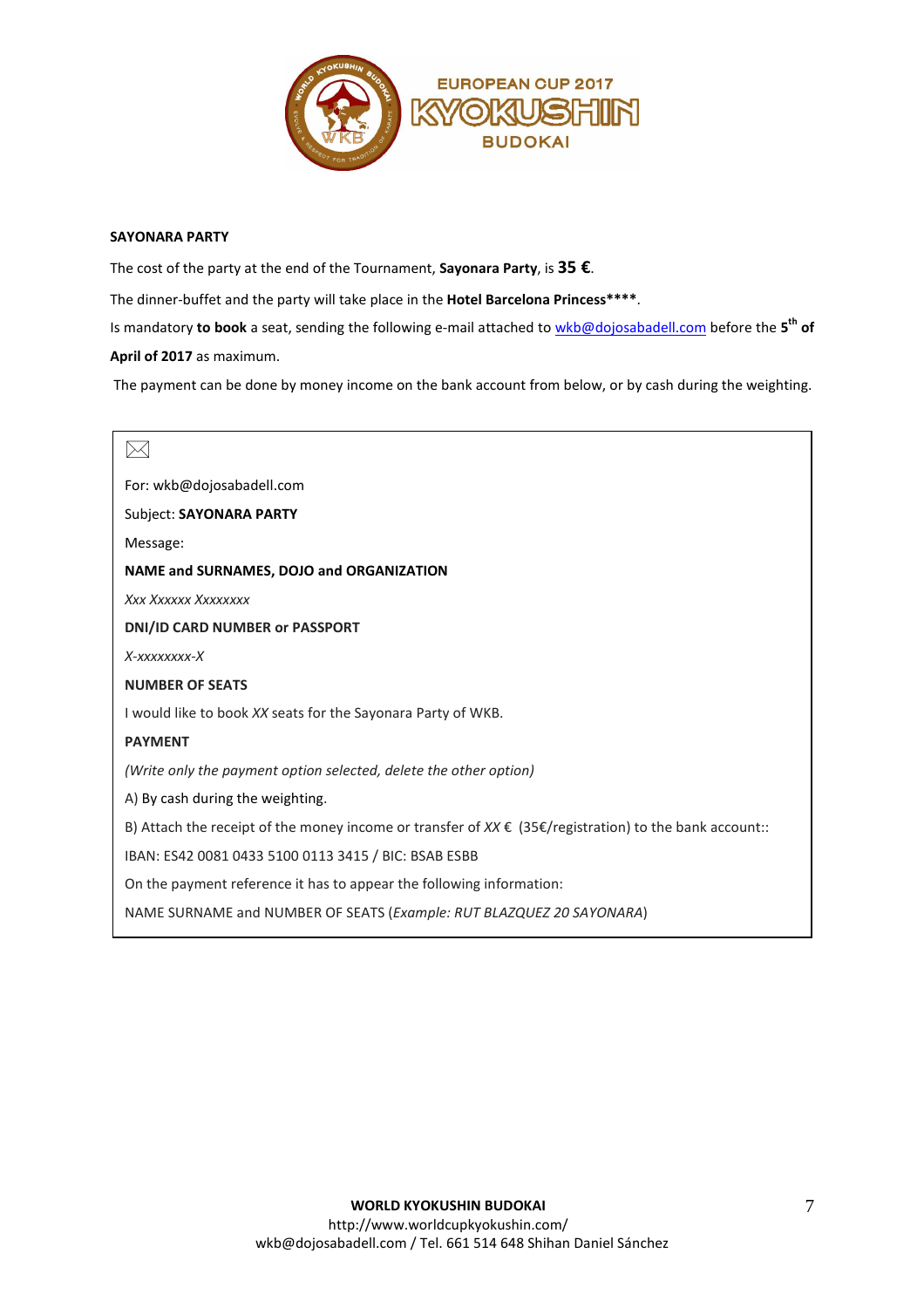

# RULES and SAFETY

#### **MEDICAL SERVICE**

It will be hired a Preventive Health Service that will remain without interruption in the sport center during all the tournament. It will include:

- Ambulance service
- Doctor
- Paramedic
- **Driver**

#### **FIGHTING TIME**

TATAMI 1, in the middle

TATAMI 2, on the left

TATAMI 3, on the right

- Juvenile category (12-13 años)
- Cadet category (14-15 años)
- Junior category (16-17 años)
- Preliminaries: 2'- Mandatory Decision Semifinals and finals: <br> 2'-2' – Mandatory Decision - Senior category Light weight Middleweight Heavy weight Preliminaries: 3' – Mandatory Decision Semifinals and finals: 3' - 2' – Weight difference - 2' – Mandatory Decision

#### **ARBITRATION RULES**

*(See Arbitration Rules WKB attached)*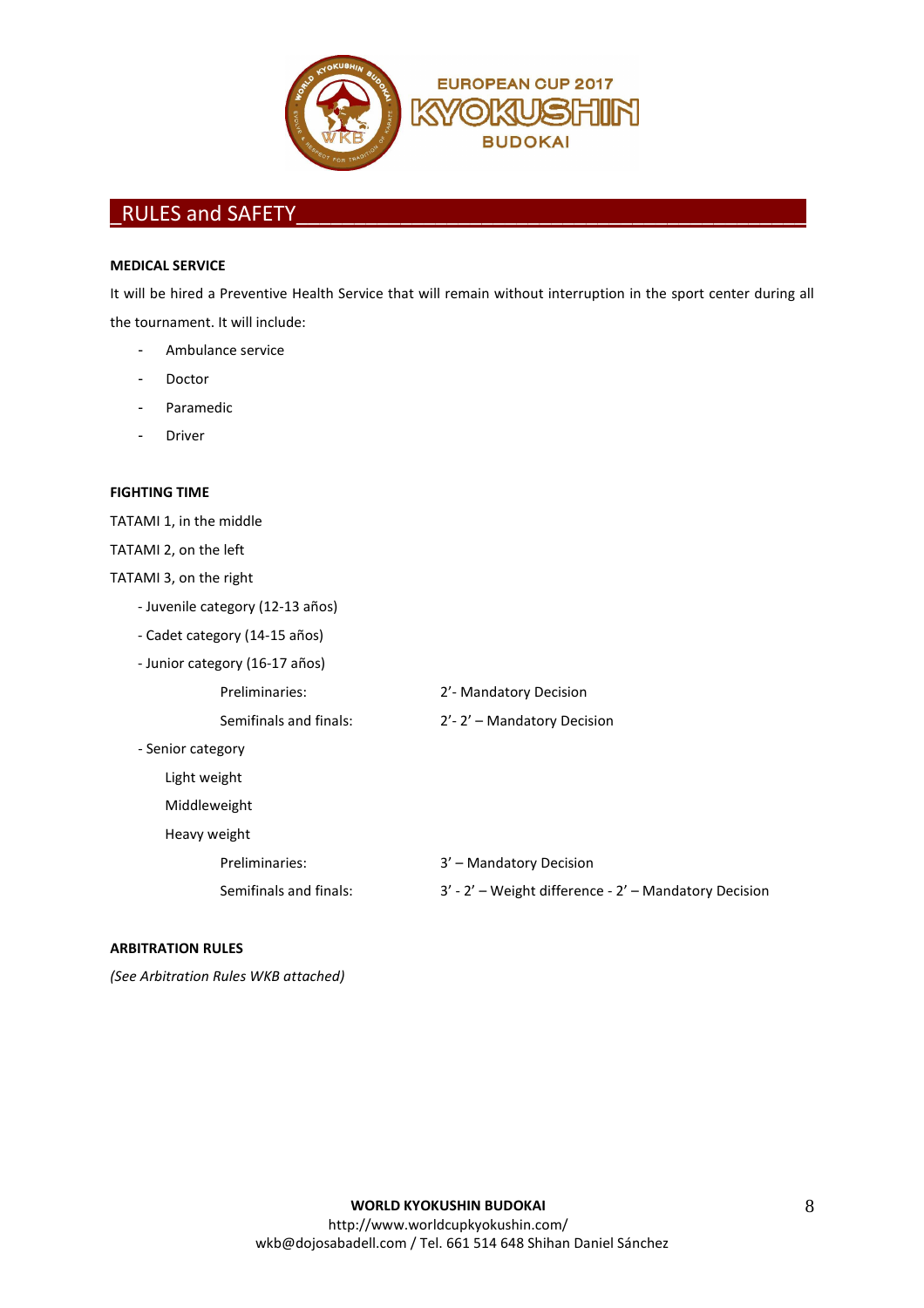

# INFORMATION and TOURNAMENT LOCATION

#### **CONTACT INFORMATION**

Shihan Daniel Sánchez Rodríguez, Phone number: 661 514 648 Rut Blázquez Casanova, Phone number: 617 486 099 Laia Graells Hidalgo, Phone number:. +34 655 756 380 (English) wkb@dojosabadell.com

#### **LOCATION**

R1 Sant Adrià del Besòs

Sport center: **Complex Esportiu Marina Besòs**  Adress: Dolores Ibarruri, s/n, 08930 Sant Adrià de Besòs, Barcelona Phone number: 934 62 22 54 Renfe

**Tranvía** T4 Ciutadella | Vila Olímpica - Esció de Sant Adrià T6 Glòries - Estació de Sant Adrià

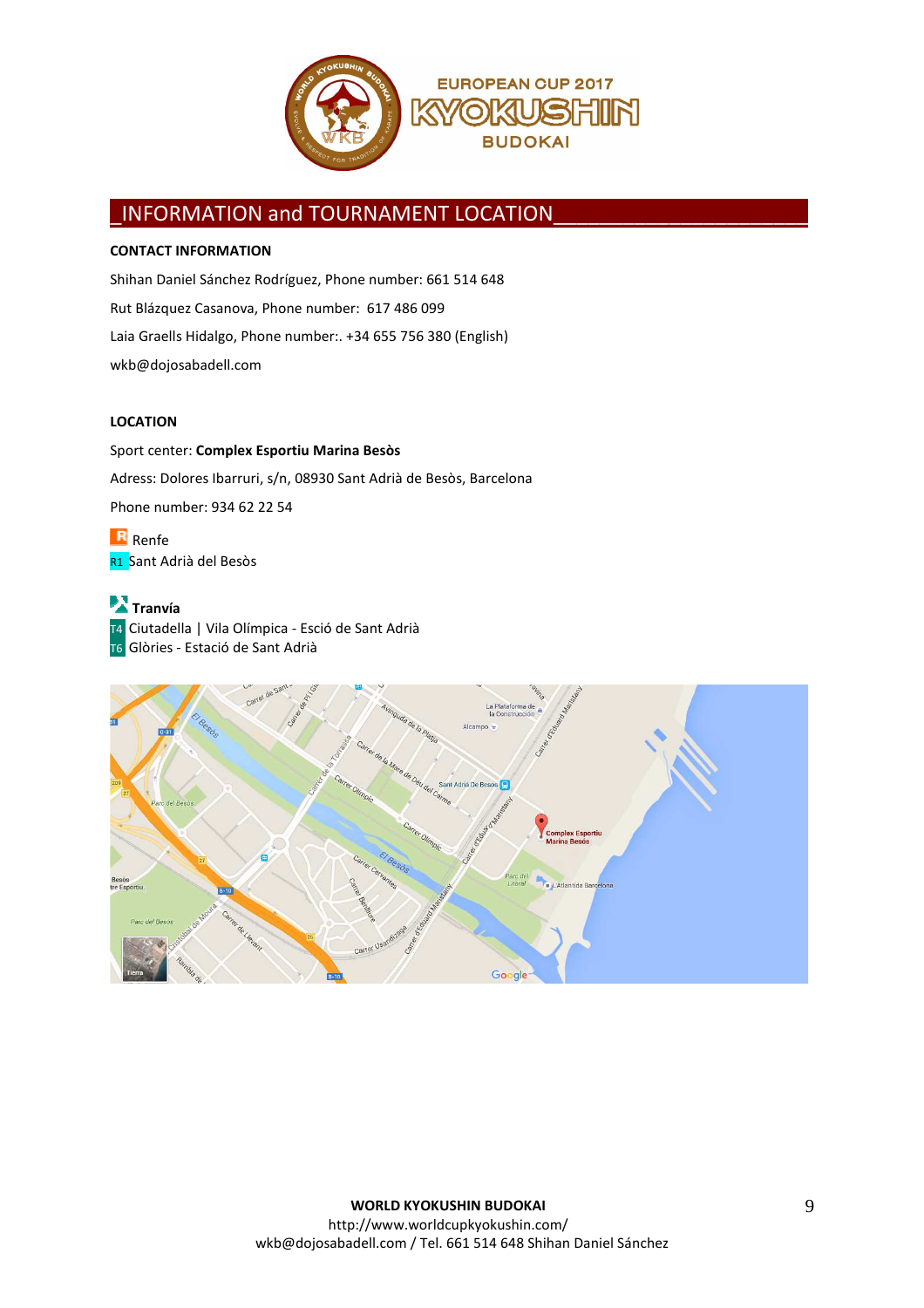

### ACCOMODATION

The official hotel for the tournament, where the weighting activity and Sayonara Party will be done, and where we recommend to stay (because it's close to the sport center, good quality and the cost has been agreed for the event) is the following one:

#### **HOTEL BARCELONA PRINCESS \*\*\*\***

Adress: Avenida Diagonal nº 1 . CP 08019 - Barcelona (Barcelona) – Spain

Phone number: +34 933 561 000

E-mail: bcn.reservas@princess-hotels.com

#### **When booking, it's VERY IMPORTANT to use the code KARATE.**

#### Price per night

| Single room      | 126,50 € (IVA 10% included) |
|------------------|-----------------------------|
| Double room      | 143,00 € (IVA 10% included) |
| <b>Breakfast</b> | included                    |
| Mini bar         | included                    |

Touristic tax not included: 1,21€ per night and older than 16 years (IVA included)

Check-in starting at 15:00 h.

Check out before 12:00 h.

Distance from the Hotel to the sport center Poliesportiu La Mina: 1 km, 12 minutes walking.